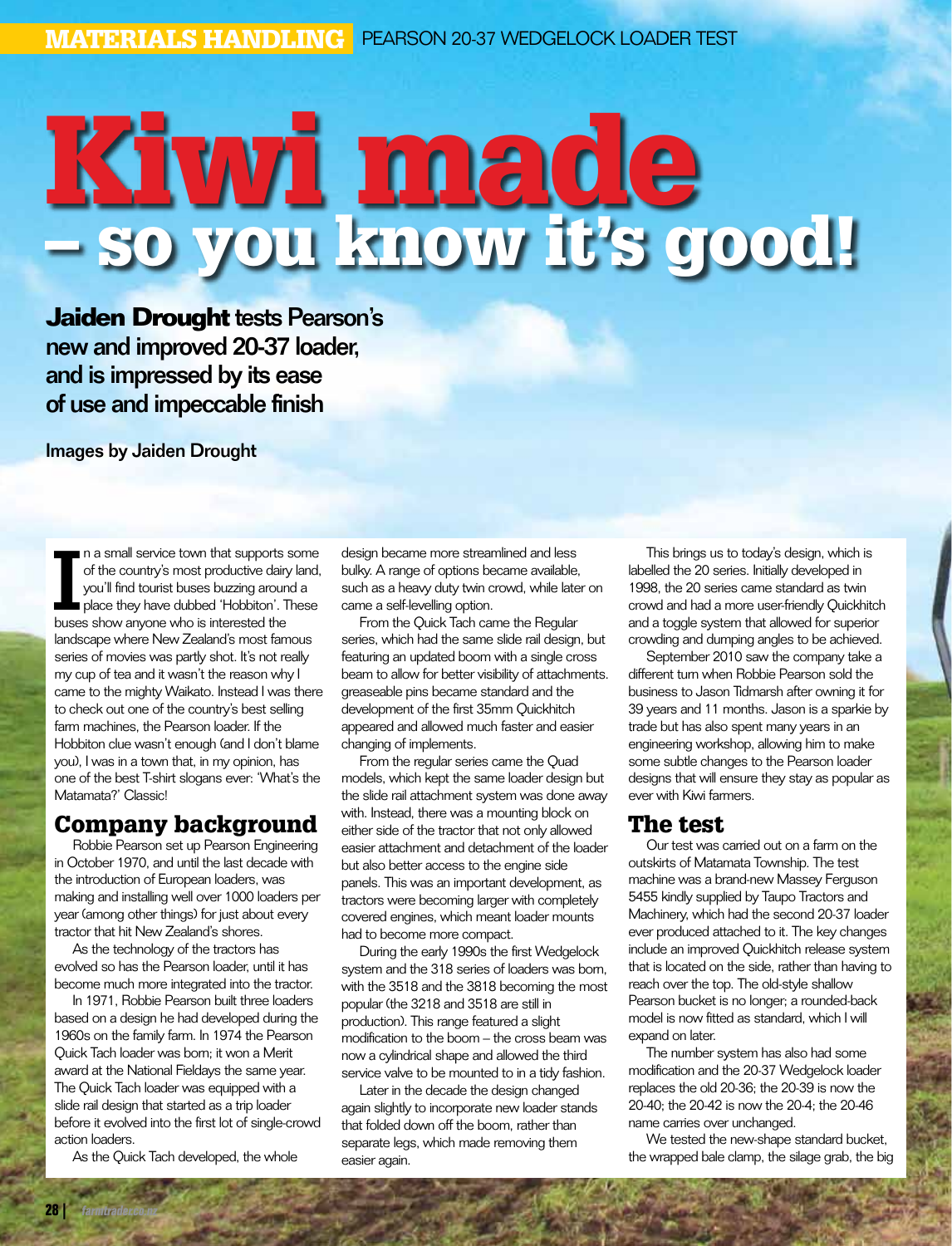### PEARSON 20-37 WEDGELOCK LOADER TEST MATERIALS HANDLING

WISSIER

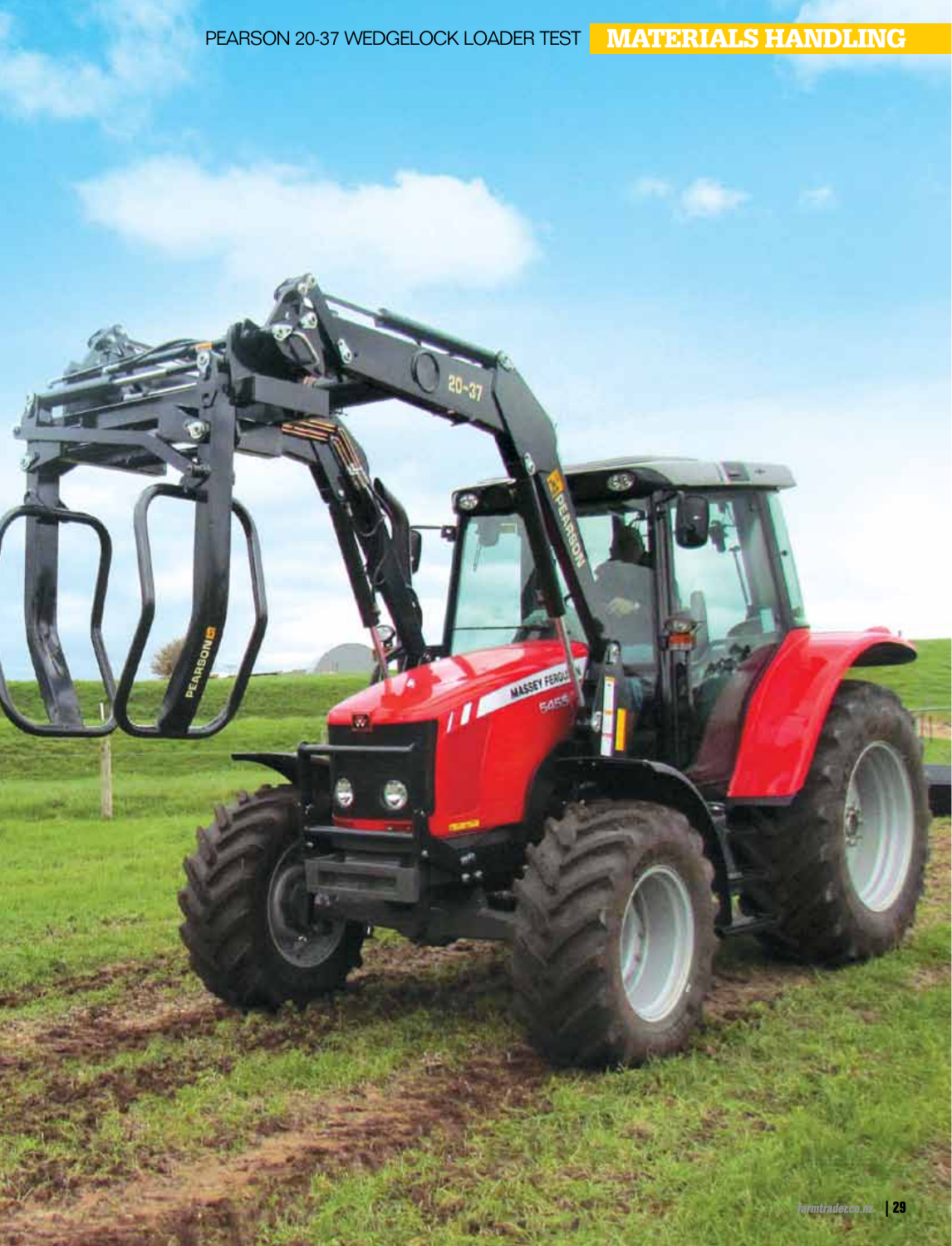#### **MATERIALS HANDLING PEARSON 20-37 WEDGELOCK LOADER TEST**

bale fork and the back-acting bucket, which was my favourite.

#### Standard features

- Single large cross-section tube is fully welded both sides of arm for maximum strength
- All pivot points bushed with easy-to-replace grease-retaining bushes
- • Self-locking Quickhitch as standard. Pearson or Euro options available
- Plated 35mm pins, greaseable and hardened
- Wedgelock attachment system where wedge pin supports loader legs during removal
- Wide loader arms give excellent visibility between boom and tractor bonnet when hitching implements
- Twin crowd
- All cylinders double acting
- Port relief incorporated in control valve for protection against overloading.

#### Options

- Third service kit with control in joystick handle
- • Hydraulic multi-coupler four-port with electrical circuit for third service
- • Electronic proportional control
- Shock absorption system
- Hydraulic locking on Quickhitch
- Third service two-port multi-coupler or quick release couplings (QRCS) on Quickhitch
- **Hydraulic self-levelling**
- Easy to fit back plates available in all models to convert existing implements.

#### Construction

The boom is made from two 5mm plates that are pressed into a square C-shape and welded together, giving a 10mm rib down the inside of



the loader both top and bottom for maximum strength. The mounting brackets are made from 20mm plates that are pressed and robotically drilled to ensure the best possible strength is achieved no matter what model tractor you have. All pin holes are fitted with grease-retaining replaceable bushes and all 35mm pins are machine cut and robotically welded to ensure a precise fit so there is no room for movement. All of Pearson Engineering's products are built

with strength in mind, although this is not achieved by simply adding more steel – instead, precision accuracy and high-quality workmanship allow a quality product to leave the factory floor every time.

#### Performance

My favourite part of the Pearson is the clear view of the Quickhitch from the driver's seat. This is due partly to the wide setting of the boom, but also the fact that the hitching points

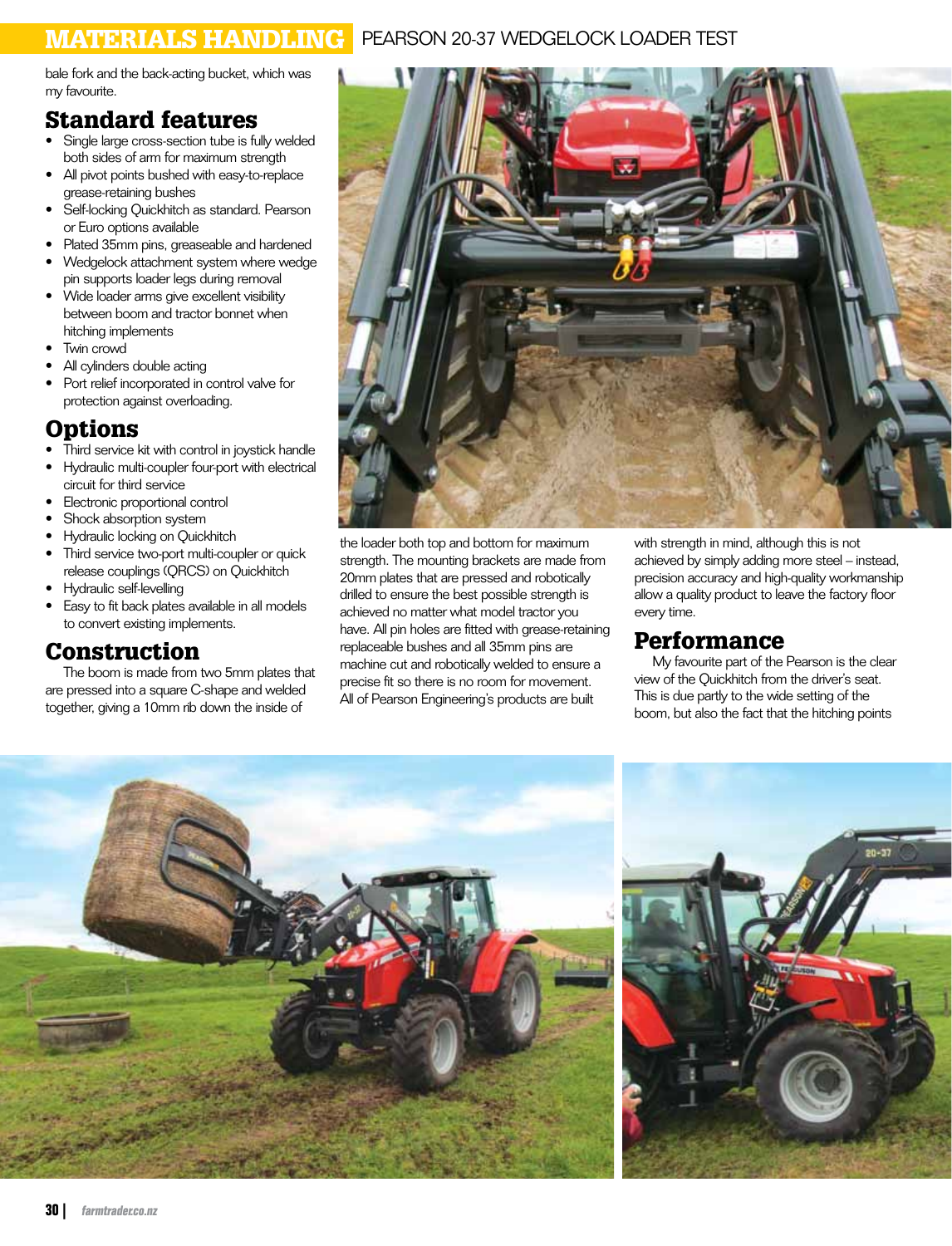#### PEARSON 20-37 WEDGELOCK LOADER TEST MATERIALS HANDLING

 $\bullet$  / Build quality and paint finish

- • Quickhitch design
- • Excellent visibility
- Well located joystick
- $\bullet$  New bucket design.
- Locally manufactured so can
- cater to specific customer requirements
- **Wedgelock** pin is hard to remove
	- Third service location

are located inside the loader beams, which give much clearer vision than most other loaders on the market.

As I mentioned earlier, the bucket has been redesigned using a rounded back, which gives bigger capacity. It also means there are no edges where water can sit, which can rust the bucket considerably faster. Although the back of the bucket is round, a square backing plate is welded on the back of the bucket, with the top of the plate the exact same angle as the cutting edge to give a visual indicator of the pitch of the bucket, making digging and grading much easier. Speaking of the cutting edge, this has also been increased from 100mm to 150mm, which, in addition to the rounded back, gives a

water level capacity that is the same as a heaped load of the older style bucket.

There are two points on the loader that could be improved. The first is the Wedgelock system, which

| <b>SPECIFICATIONS Pearson</b>       | 20-37      | <b>20-37 SL</b> |
|-------------------------------------|------------|-----------------|
| <b>Max lift height</b>              | 3706mm     | 3706mm          |
| <b>Clearance when bucket dumped</b> | 2868mm     | 2868mm          |
| <b>Max dumping angle</b>            | 55°        | $55^\circ$      |
| <b>Roll-back angle</b>              | $45^\circ$ | $45^\circ$      |
| Digging depth                       | 160mm      | 160mm           |
| <b>Pivot point height</b>           | 1743mm     | 1743mm          |
| <b>Lift ram</b>                     | 3''        | 3''             |
| <b>Crowd ram</b>                    | 25"        | 2.5''           |
| Slave ram                           | 2.5''      | 2.5''           |
| <b>Horsepower</b>                   | 60-100hp   | 60-100hp        |

is effective and reliable, but I found it difficult to remove the pin when removing the loader without a sledgehammer. This is an issue that Pearson Engineering is aware of. The company has started designing an improved system that will allow the pin to be removed on a lever, retaining its strength and yet improving the user-friendliness of the setup.

The other niggle for me is the position of the third service valve on the cross beam. I think this would be better located on the Quickhitch, which allows the hydraulic hoses on the attachment to

**WWW** 

To see materials handling equipment for sale visit www. farmtrader.co.nz and select 'Loaders' in the 'Type' bar.

be shorter and therefore harder to damage – particularly when dealing with difficult materials such as trees.

The cable joystick, on the other hand, was easy to use and well positioned. It is mounted to the seat, which allows it to move up and down with the operator over bumps. It is also set at a perfect height for utilising the armrest. The third service button is mounted on the top of the joystick, which means it can easily be knocked if you're not used to that location; but it worked well all the same.

#### Attachments

All of the attachments Pearson Engineering makes have the same impeccable finish and precision-build quality that goes into its loaders. For me, the standout of the four attachments tested was the back-acting bucket. This is a little unnatural to use as it works in the opposite direction to normal joystick operation but it is very effective and will be ideal for digging shallow trenches to remove excess water, cleaning under wires on the race side and grading your track (among other things).

Also impressive was the wrapped bale clamp. This has a stabiliser arm that makes both arms open and close together; however, this can